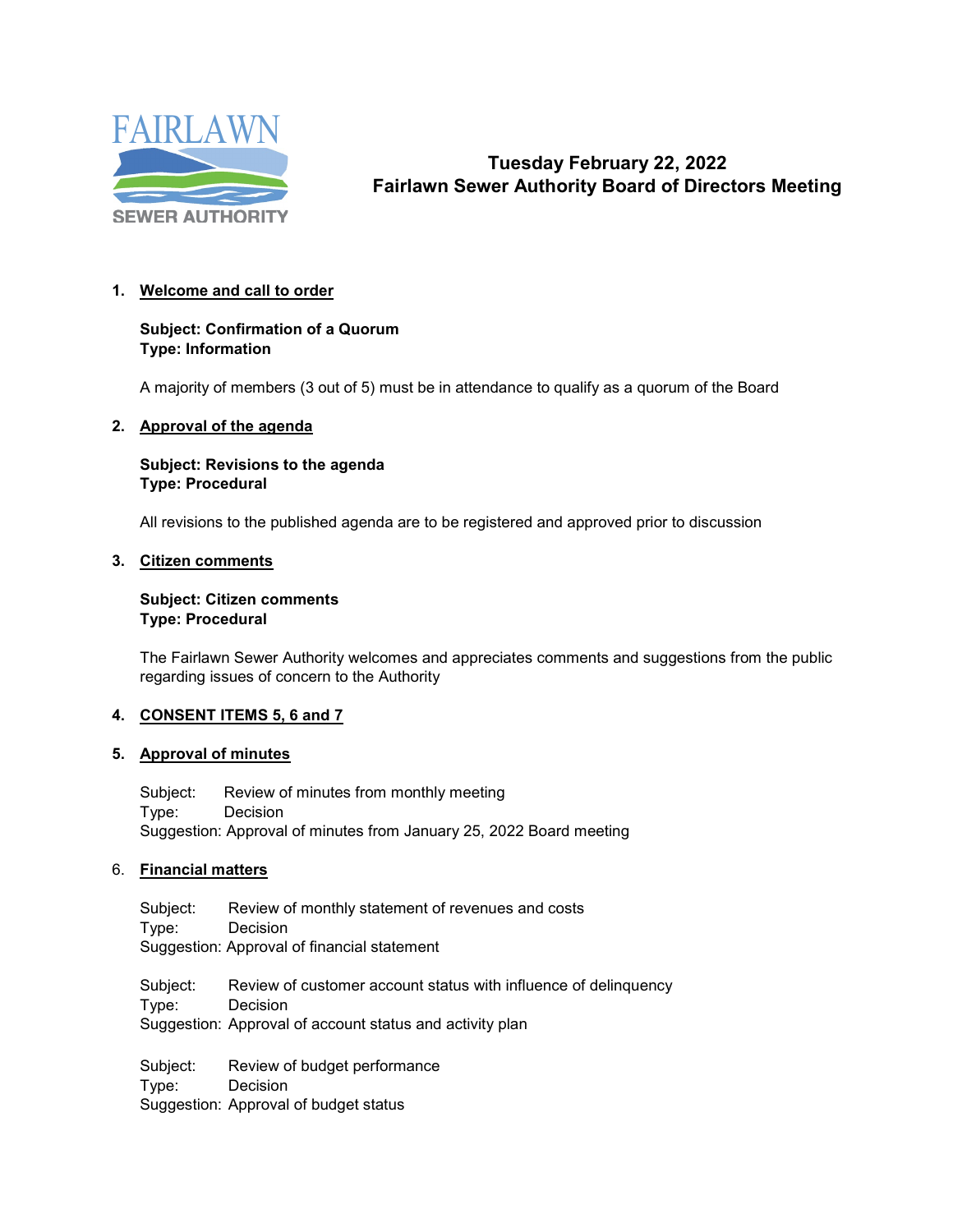#### **7. Informational items**

| Subject: |  | <b>PSA work hours</b> |
|----------|--|-----------------------|
|          |  |                       |

Topic: Information

Subject: Request submitted for alternative mailing quotation<br>Topic: linformation Information

Subject: Sweeney communication<br>Topic: lnformation Information

Subject: Advertisement costs<br>Topic: Information Information

#### **8. Action items new business**

| Topic:<br>Suggestion: Decision             | Subject: Review PFRWA FY22/23 budget proposal<br>Discussion and decision                               |
|--------------------------------------------|--------------------------------------------------------------------------------------------------------|
| Subject:<br>Topic:<br>Suggestion: Decision | Insurance parameters for renewal<br>Discussion and decision                                            |
| Topic:<br>Suggestion: Decision             | Subject: Define project approach and priority – Fairlawn Avenue and Rt. 114<br>Discussion and decision |
| Topic:<br>Suggestion: Decision             | Subject: Review contractor names and contact information from board members<br>Discussion and decision |
| Topic:<br>Suggestion: Decision             | Subject: Review PCB initial discussion and activity<br>Discussion and decision as may be required      |
| Topic:<br>Suggestion: Decision             | Subject: Postmaster feedback associated to our current invoicing process<br>Discussion and decision    |
| Topic:<br>Suggestion: Decision             | Subject: Reallocate funds within our bank accounts to gain greater interest<br>Discussion and decision |
| Topic:<br>Suggestion: Decision             | Subject: Potential use of invoice for local advertising<br>Discussion and decision                     |
|                                            |                                                                                                        |

# **9. Action items old business**

Subject: Review rate suggestions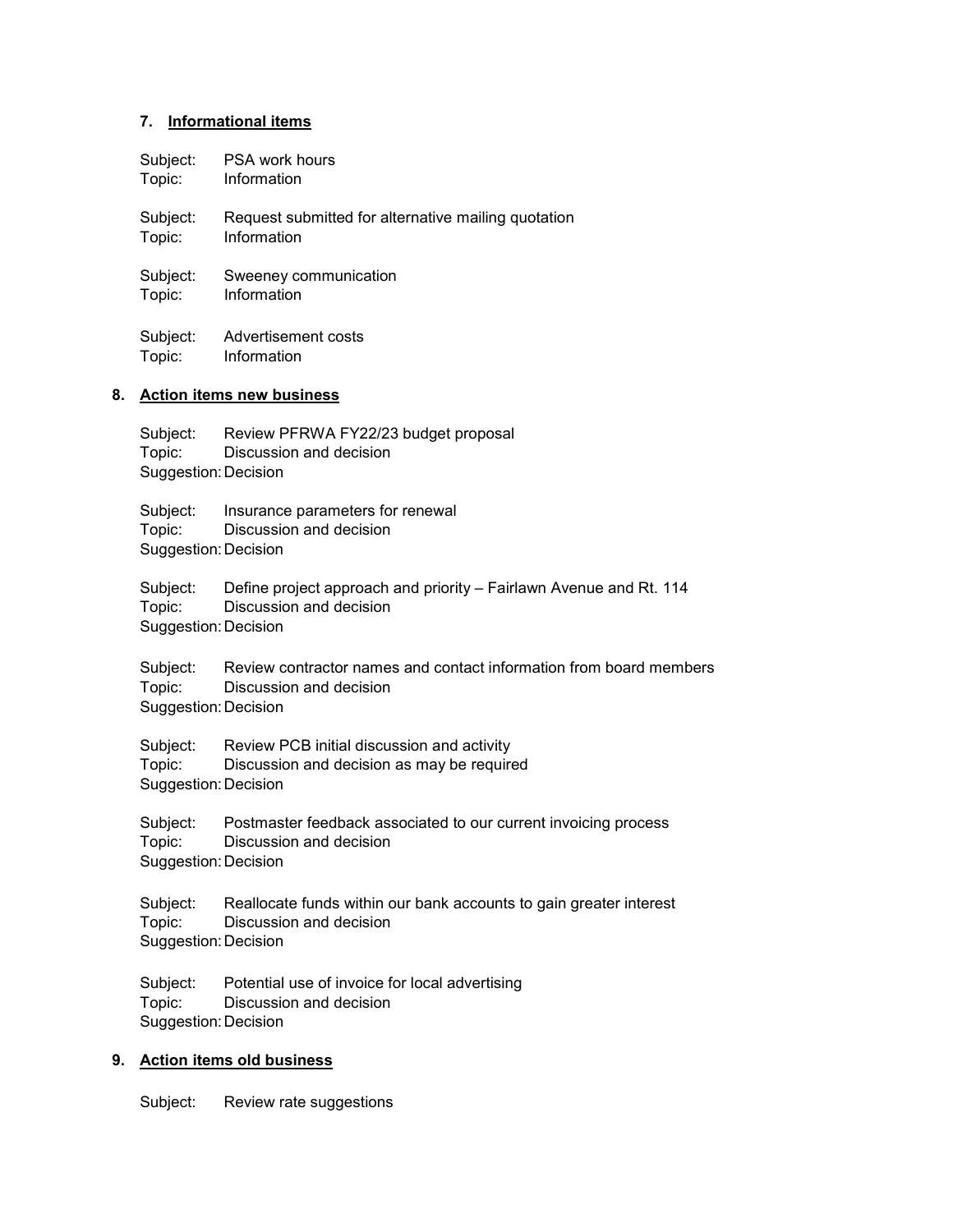Topic: Discussion and decision Suggestion:Decision

Subject: Confirm April meeting plans Topic: Discussion and decision Suggestion:Decision

#### **10. Attorney's comments**

#### **11. To do listings (highlighted items are being worked on currently)**

- **A.** Brooklyn Road sewer extension
- **B.** Hickman sewer extension
- **C.** Riverbluff sewer extension
- **D.** Riverbend sewer extension project stopped
- **E.** Change pump stations to wireless partially completed
- **F.** Belspring Estates sewer service project stopped
- **G.** Walnut line replacement tree roots
- **H.** Customer Town Hall no immediate plans
- **I.** Madison Avenue tree roots
- **J.** Review invoice mailing options started
- **K.** Define project actions Rt. 114 and Fairlawn Avenue started
- **L.** Find water meter at Brooklyn location
- **M.** Duke's to retreat specific sewer lines
- **N.** Upgrade plumbing at Timberlane pump station
- **O.** Public hearing re: rate revision

#### **12. Adjournment**

#### **The next Board meeting is March 22, 2022 at 6:00 P.M.**

# Fairlawn Sewer Authority Board of Directors

# Term Information:

| Board of Director Name  | <b>Term Expiration Date</b> |  |  |
|-------------------------|-----------------------------|--|--|
| <b>VACANT</b>           | October 31, 2023            |  |  |
| Gerald T. (Tom) Lillard | October 31, 2024            |  |  |
| James R. (Randy) Miles  | August 31, 2023             |  |  |
| Dennis L. Setliff       | December 31, 2024           |  |  |
| Joseph L. Sheffey       | May 31, 2022                |  |  |

Note: Board of Directors are appointed by the Pulaski County Board of Supervisors. Terms on the Board are for three years and there are no term limits.